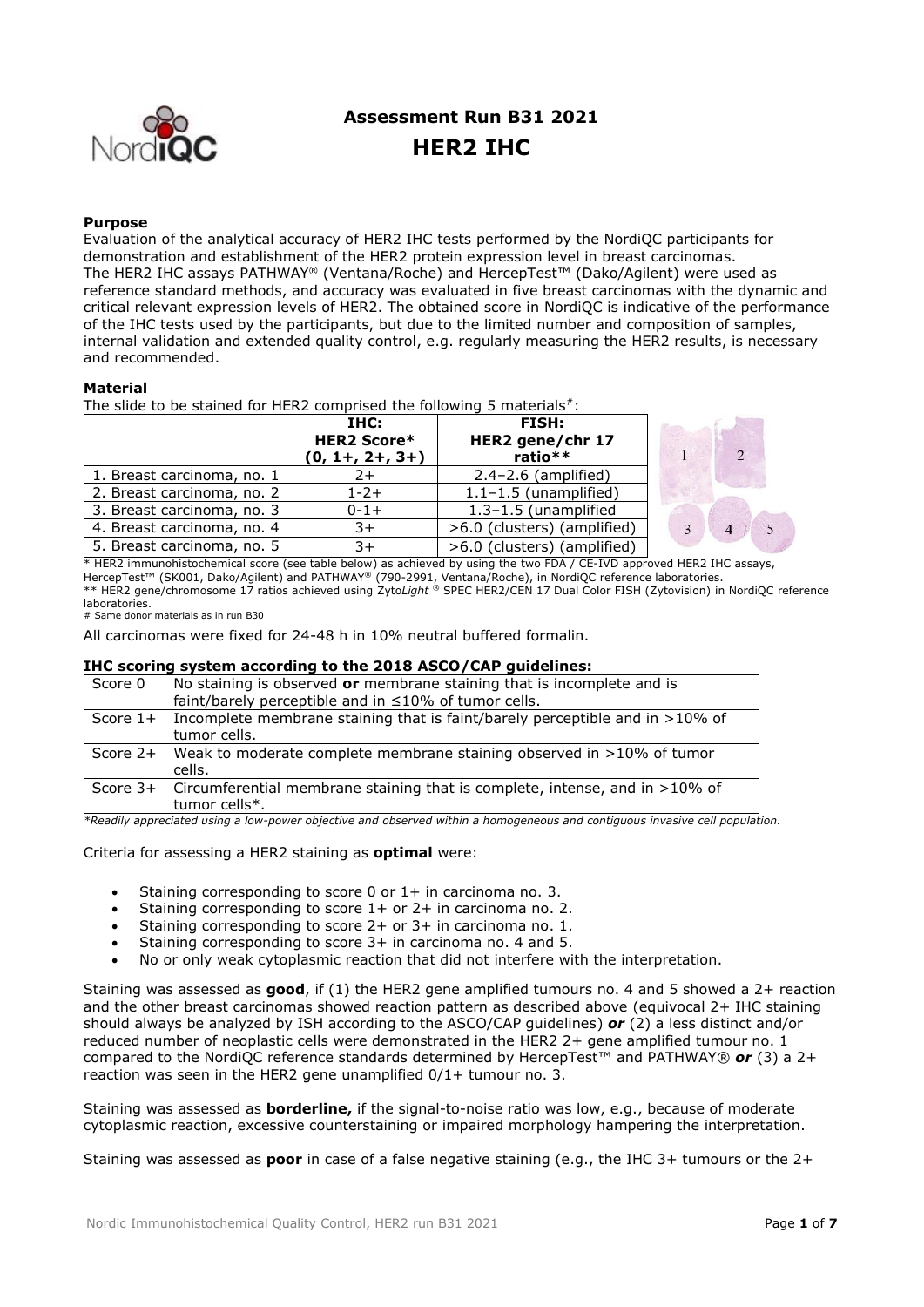tumour with HER2 gene amplification showing a 0 or 1+ reaction) *or* a false positive staining (e.g. the IHC 2+ tumour without HER2 gene amplification showing a 3+ reaction).

#### **Participation**

| Number of laboratories registered for HER2, run B31   405 |          |
|-----------------------------------------------------------|----------|
| Number of laboratories returning slides                   | 362(89%) |

The number of laboratories returning slides has decreased in this run B31 compared to previous assessments, due to the COVID-19 pandemic and associated postal delays. All slides returned after the assessment were assessed and received advice if the result being insufficient but the results were not included in this report.

#### **Results**

In total 362 laboratories participated in this assessment and 92% achieved a sufficient mark (optimal or good).

The overall pass rate was identical to the level seen in the latest assessment Run B30, 2020 In this assessment, the two FDA-/CE-IVD approved HER2 IHC assays from Ventana/Roche, PATHWAY® 790-2991 and HER2/4B5 790-4493 and HercepTest™ GE001, Dako/Agilent, were most successful and provided a high pass rate superior to both HercepTest<sup>™</sup> (SK001, Dako/Agilent), Oracle™ (Leica Biosystems) and LDTs as illustrated in Graph 1.

Assessment marks for IHC HER2 assays and HER2 antibodies are summarized in Table 1.



#### Graph 1. **Pass rates of the HER2 IHC assessments in the NordiQC breast cancer module**

#### Table 1. **Assessment marks for IHC assays and antibodies run B31, HER2 IHC**

| <b>IVD approved HER2 assays</b>                                       | n  | Vendor            | Optimal | Good           | <b>Borderline</b>        | Poor                     | Suff. <sup>1</sup> | OR <sup>2</sup> |
|-----------------------------------------------------------------------|----|-------------------|---------|----------------|--------------------------|--------------------------|--------------------|-----------------|
| PATHWAY <sup>®</sup> rmAb clone 4B5,<br>790-2991, (VRPS) <sup>4</sup> | 24 | Ventana/Roche     | 22      | $\overline{2}$ |                          |                          | 100%               | 92%             |
| PATHWAY <sup>®</sup> rmAb clone 4B5,<br>790-2991, (LMPS) <sup>5</sup> |    | 114 Ventana/Roche | 106     | 7              |                          | 1                        | 99%                | 93%             |
| rmAb clone 4B5,<br>790-4493, (VRPS) <sup>4</sup>                      | 15 | Ventana/Roche     | 15      |                |                          |                          | 100%               | 100%            |
| rmAb clone 4B5,<br>790-4493, (LMPS) <sup>5</sup>                      | 75 | Ventana/Roche     | 70      | 4              | 1                        | $\overline{\phantom{a}}$ | 99%                | 93%             |
| HercepTest <sup>™</sup> , pAb<br><b>SK001, (VRPS)<sup>4</sup></b>     | 21 | Dako/Agilent      | 11      | 6              |                          | 4                        | 81%                | 52%             |
| HercepTest <sup>™</sup> , pAb<br><b>SK001, (LMPS)<sup>5</sup></b>     | 9  | Dako/Agilent      | 6       | 1              | $\overline{\phantom{a}}$ | 2                        | 78%                | 67%             |
| HercepTest™, rmAb DG44<br>$GE001, (VRPS)^4$                           | 10 | Dako/Agilent      | 8       | 2              |                          |                          | 100%               | 80%             |
| Oracle™ mAb clone CB11,<br>TA9145, (VRPS) <sup>4</sup>                | 2  | Leica Biosystems  |         | 1              |                          | 1                        |                    |                 |
| Oracle™ mAb clone CB11,<br>TA9145, (LMPS) <sup>5</sup>                | 4  | Leica Biosystems  | 1       | 2              |                          | 1                        |                    |                 |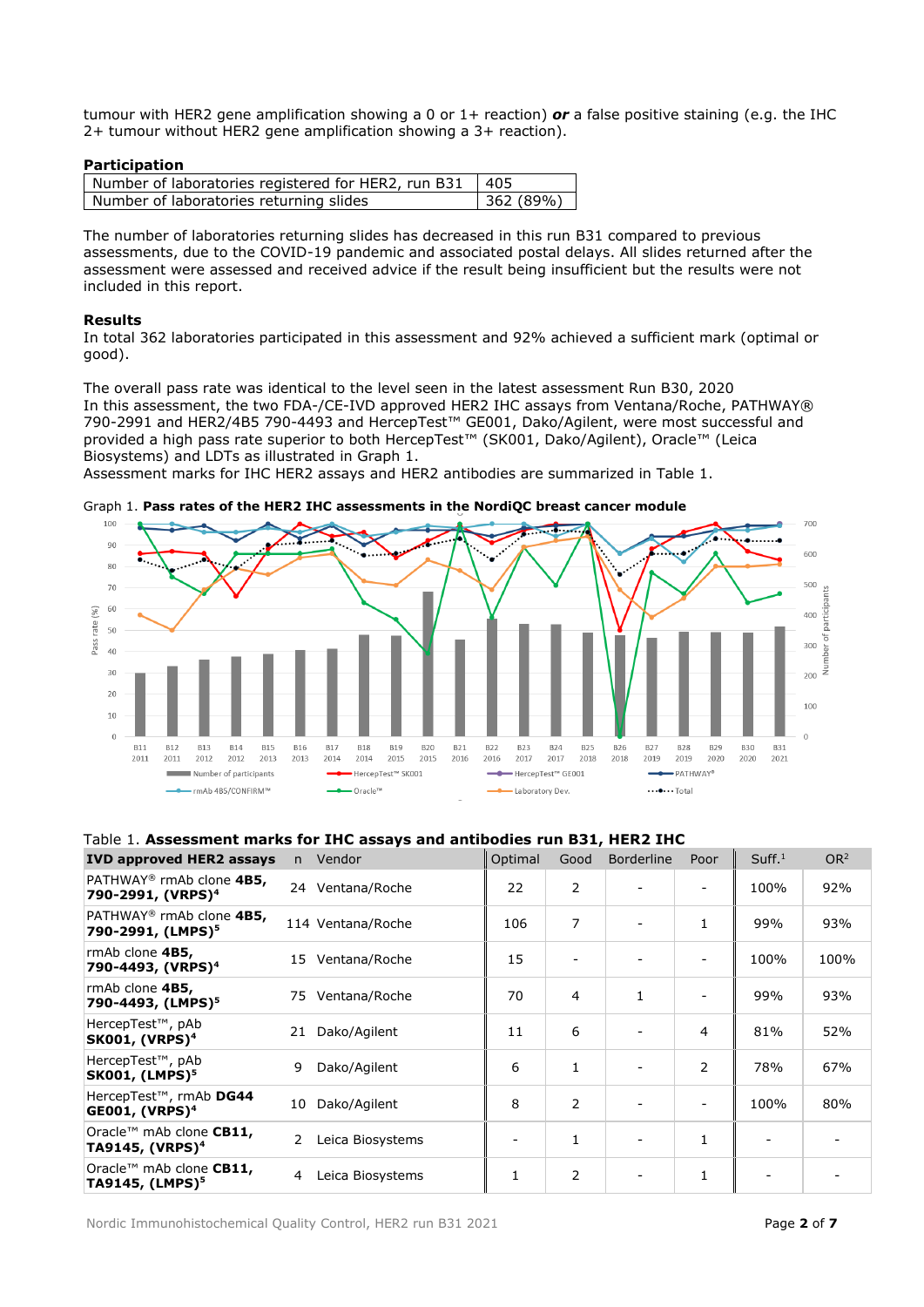| Antibodies <sup>3</sup> for laboratory<br>developed HER2 assays,<br>conc. antibody | Vendor                      |                                                                                                | Optimal                  | Good                     | <b>Borderline</b>        | Poor                         | Suff. <sup>1</sup>       | OR <sup>2</sup>          |
|------------------------------------------------------------------------------------|-----------------------------|------------------------------------------------------------------------------------------------|--------------------------|--------------------------|--------------------------|------------------------------|--------------------------|--------------------------|
| mAb clone CB11                                                                     | $\mathbf{1}$                | Leica Biosystems                                                                               | $\overline{a}$           | $\overline{\phantom{a}}$ | $\blacksquare$           | $\mathbf{1}$                 | $\overline{a}$           | $\overline{\phantom{a}}$ |
| rmAb clone <b>BP6020</b>                                                           | 1                           | <b>Bailing Biotechnology</b>                                                                   | $\overline{\phantom{m}}$ | 1                        | $\overline{\phantom{a}}$ |                              | $\overline{\phantom{a}}$ | $\overline{\phantom{a}}$ |
| rmAb clone EP3                                                                     | 2<br>1<br>1<br>1.<br>1      | Cell Marque<br>Epitomics<br><b>BioGenex</b><br><b>Biocare Medical</b><br>Diagnostic Biosystems | 3                        | $\mathbf{1}$             |                          | $\overline{2}$               | 67%                      | 50%                      |
| rmAb clone SP3                                                                     | 7<br>4<br>3<br>$\mathbf{1}$ | Thermo Fisher Scientific<br>Cell Marque<br>Zytomed<br>enQuire                                  | ۰                        | 8                        | 4                        | 3                            | 53%                      | 0%                       |
| rmAb clone ZR5                                                                     | $\mathbf{1}$                | Zeta                                                                                           | $\overline{a}$           | 1                        | $\blacksquare$           | $\sim$                       | $\blacksquare$           | $\sim$                   |
| pAb, A0485                                                                         | 52                          | Dako/Agilent                                                                                   | 29                       | 17                       | 2                        | 4                            | 88%                      | 56%                      |
| mAb clone IHC042                                                                   | $\mathbf{1}$                | <b>GenomeMe</b>                                                                                | $\mathbf{1}$             | $\equiv$                 | $\equiv$                 | ۰                            | $\equiv$                 | $\overline{\phantom{a}}$ |
| rmAb clone RM228                                                                   | $\mathbf{1}$                | <b>RevMab Bioscience</b>                                                                       | $\mathbf{1}$             | ٠                        |                          |                              |                          |                          |
| <b>Antibodies for laboratory</b><br>developed HER2 assays,<br><b>RTU</b>           | Vendor                      |                                                                                                | Optimal                  | Good                     | <b>Borderline</b>        | Poor                         | Suff <sup>1</sup>        | OR <sup>2</sup>          |
| Ab clone MXR001<br>Kit-0043                                                        | 2                           | Maixin                                                                                         | ۰                        | 2                        | $\overline{\phantom{0}}$ | $\overline{\phantom{0}}$     | $\overline{\phantom{0}}$ |                          |
| mAb clone CB11,<br><b>PA0983</b>                                                   | $\mathbf{1}$                | Leica                                                                                          | $\overline{a}$           | $\overline{\phantom{a}}$ |                          | $\mathbf{1}$                 |                          |                          |
| Ab clone GR011,<br>8362-C010                                                       | 3                           | Sakura Finetek                                                                                 | $\overline{a}$           | 3                        | $\overline{\phantom{a}}$ | $\qquad \qquad \blacksquare$ | $\overline{a}$           | $\overline{a}$           |
| rmAb clone SP3,<br>MAD-000308QD                                                    | 1                           | Master Diagnostica                                                                             | $\overline{\phantom{0}}$ | $\mathbf{1}$             | $\blacksquare$           | ۰                            | $\overline{\phantom{0}}$ | $\overline{\phantom{0}}$ |
| rmAb clone SP3,<br>237R-17                                                         | 3                           | Cell Marque                                                                                    | $\overline{a}$           | 3                        | $\overline{\phantom{a}}$ | $\overline{a}$               | $\overline{\phantom{a}}$ | $\overline{\phantom{0}}$ |
| Total                                                                              | 362                         |                                                                                                | 273                      | 62                       | $\overline{7}$           | 20                           |                          |                          |
| Proportion                                                                         |                             |                                                                                                | 75%                      | 17%                      | 2%                       | 6%                           | 92%                      |                          |

1) Suff.; Proportion of sufficient stains (optimal or good).

2) OR; Proportion of optimal results.

3) mAb: mouse monoclonal antibody, rmAb: rabbit monoclonal antibody, pAb: polyclonal antibody.

4) VRPS; Vendor Recommended Protocol Settings – RTU system used in compliance to protocol settings and package insert.

5) LMPS; Laboratory Modified Protocol settings - RTU system used by modified protocol settings focusing on retrieval conditions, Ab incubation time, detection system and IHC platform.

#### **Detailed Analysis IVD approved assays**

**PATHWAY®** rmAb clone **4B5** (790-2991, Ventana/Roche): In total, 128 of 138 (93%) protocols were assessed as optimal. Protocols with optimal results were typically based on Heat Induced Epitope Retrieval (HIER) in Cell Conditioning 1 (CC1) (efficient heating time 16-64 min.) on BenchMark XT, GX or Ultra, 12- 32 min. incubation of the primary Ab and iView or UltraView as detection kit. Using these protocol settings, 133 of 134 (99%) laboratories produced a sufficient staining result (optimal or good).

rmAb clone **4B5** (790-4493, Ventana/Roche): In total, 85 of 90 (94%) protocols were assessed as optimal. Protocols with optimal results were typically based on HIER in CC1 (efficient heating time 32-64 min.) on BenchMark XT, GT or Ultra, 12-32 min. incubation of the primary Ab and UltraView as detection system. Using these protocol settings, 88 of 89 (99%) laboratories produced a sufficient staining result.

**HercepTest™ pAb** (SK001, Dako/Agilent): In total, 17 of 30 (57%) protocols were assessed as optimal. Protocols with optimal results were typically based on HIER in HercepTest™ epitope retrieval solution at 97-99°C for 20-40 min. in a water bath or PT Link, 30 min. incubation of the primary Ab and SK001 Polymer as detection system. Using these protocol settings, 18 of 23 (78%) laboratories produced a sufficient staining result.

**HercepTest™** rmAb clone **DG44** (GE001, Dako/Agilent): In total, 8 of 10 (80%) protocols were assessed as optimal. Protocols with optimal results were all based on the recommended protocol settings using HIER in HercepTest™ epitope retrieval solution at 97°C for 30 min., 10 min. incubation of the primary Ab and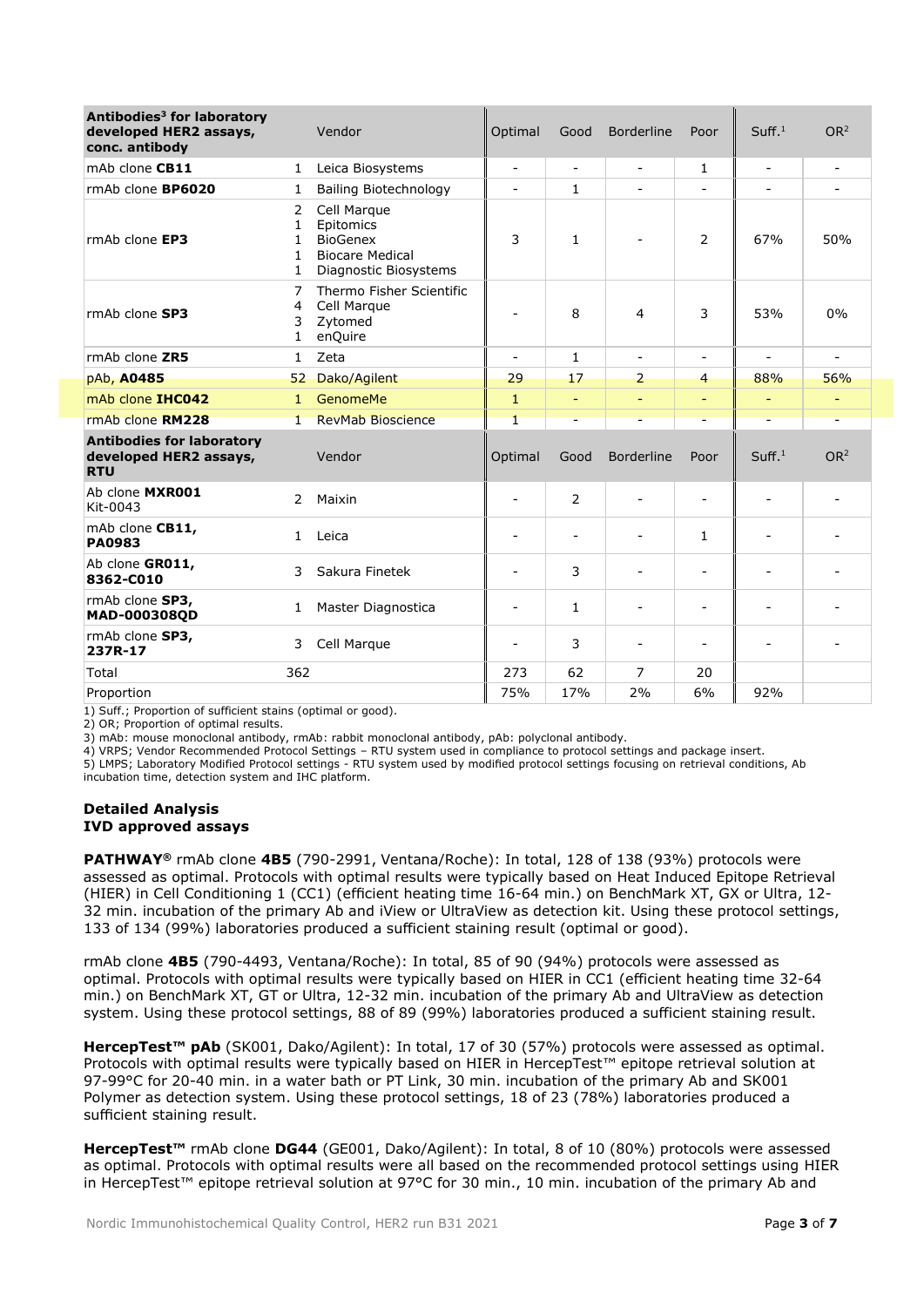GE001 Polymer as detection system. Using these protocol settings, 10 of 10 (100%) laboratories produced a sufficient staining result.

Table 2 summarizes the proportion of sufficient and optimal marks for the most commonly used IVD approved assays. The performance was evaluated both as "true" plug-and-play systems performed accordingly to the vendor recommendations and by laboratory modified systems changing basal protocol settings. Only protocols performed on the specific IHC stainer device are included.

| CDx assay                                                      |                             | <b>Vendor recommended</b><br>protocol settings* | <b>Laboratory modified</b><br>protocol settings** |               |  |
|----------------------------------------------------------------|-----------------------------|-------------------------------------------------|---------------------------------------------------|---------------|--|
|                                                                | Sufficient<br>Optimal       |                                                 | Sufficient                                        | Optimal       |  |
| Ventana BenchMark XT, GX, Ultra<br>PATHWAY® rmAb 4B5, 790-2991 | 22/24 (92%)<br>24/24 (100%) |                                                 | 109/110 (99%)                                     | 103/110 (94%) |  |
| Ventana BenchMark XT, GX, Ultra<br>rmAb 4B5, 790-4493          | 15/15 (100%)                | 15/15 (100%)                                    | 73/74 (99%)                                       | 69/74 (93%)   |  |
| Dako Autostainer Link 48+<br>HercepTest™ pAb SK001             | 17/21 (81%)                 | 11/21 (52%)                                     | 1/3                                               | 1/3           |  |
| Dako Omnis<br>HercepTest™ rmAb DG44, GE001                     | 10/10 (100%)                | $8/10(80\%)$                                    |                                                   |               |  |
| Leica Bond MAX, III<br>Oracle™ mAb CB11, TA9145                | 1/2                         | 0/2                                             | 3/4                                               | 1/4           |  |

## Table 2. **Comparison of pass rates for vendor recommended and laboratory modified protocols**

\* Protocol settings recommended by vendor – Retrieval method & conditions, Ab incubation times, detection kit, IHC stainer/equipment. \*\* Modifications included: retrieval method, retrieval duration, retrieval reagents, Ab incubation time and detection kit. Only protocols performed on the specified vendor IHC stainer were included.

#### **Concentrated antibodies for laboratory developed (LD) assays**

pAb, **A0485**: 29 of 52 (56%) protocols were assessed as optimal. Optimal protocols were based on HIER using either Target Retrieval Solution (TRS) low pH (Dako/Agilent) (16/25\*), TRS High pH (Dako/Agilent) (8/15), CC1 (Ventana/Roche) (3/6), Novocastra Epitope Retrieval Solution pH 6 (Leica) (1/1) or unknown  $(1/1)$ . The Ab was diluted in the range of  $1:100-1.600$  depending on the level of the total technical sensitivity of the protocol employed. Using these protocol settings, 44 of 48 (92%) laboratories produced a sufficient staining result.

\* (number of optimal results/number of laboratories using this HIER buffer)

Table 3 summarizes the overall proportion of optimal staining results when using the most frequently used concentrated Abs on the most commonly used IHC stainer platforms.

| systems*                   |                                           |                  |                                     |                      |               |                                            |                         |                 |  |
|----------------------------|-------------------------------------------|------------------|-------------------------------------|----------------------|---------------|--------------------------------------------|-------------------------|-----------------|--|
| Concentrated<br>antibodies | <b>Dako Agilent</b><br><b>Autostainer</b> |                  | <b>Dako Agilent</b><br><b>Omnis</b> |                      | GX / XT       | Ventana/Roche<br><b>BenchMark</b><br>Ultra | Leica<br>Bond III / Max |                 |  |
|                            | TRS pH<br>Hiah                            | TRS pH<br>Low pH | <b>TRS</b><br>High pH               | <b>TRS</b><br>Low pH | CC1 pH<br>8.5 | CC <sub>2</sub> pH<br>6.0                  | BERS2 pH<br>9.0         | BERS1 pH<br>6.0 |  |
| pAb clone<br>A0485         | $3/9**$<br>(33%)                          | 4/8<br>(50%)     | 5/6<br>(83%)                        | 12/17<br>(71%)       | 3/6<br>(50%)  |                                            | 0/3                     |                 |  |

#### Table 3. **Optimal results for HER2 for the most commonly used antibody as concentrate on the four main IHC systems\***

\* Antibody concentration applied as listed above, HIER buffers and detection kits used as provided by the vendors of the respective

platforms.

\*\* (number of optimal results/number of laboratories using this buffer)

#### **Comments**

In this NordiQC assessment B31 for HER2, an overall and very satisfactory pass rate of 92% was observed which was identical to the level seen in the latest run, B30 2020.

The insufficient results were primarily characterized by a false negative staining reaction being observed in 74% (20 of 27). Virtually all laboratories were able to demonstrate the expected HER2 3+ staining reaction in the breast carcinomas, tissue cores no. 4 and 5, with high level gene amplification, whereas false negative staining results were particularly and most critically observed as a  $0/1+$  IHC staining reaction in the HER2 gene amplified breast carcinoma, tissue core no. 1. This tumour was categorized as IHC 2+ in the NordiQC reference laboratories using the two FDA/CE-IVD HER2 IHC assays: PATHWAY® (Ventana/Roche) and HercepTest™ (Dako/Agilent) and showed HER2 gene amplification (ratio 2.4-2.6) by FISH.

In 7% (2 of 27) of the insufficient results a false positive staining reaction was seen, characterized by a 3+ IHC result in the breast carcinoma, tissue core no. 2, expected to show a 1+ or 2+ IHC result and was not HER2 gene amplified.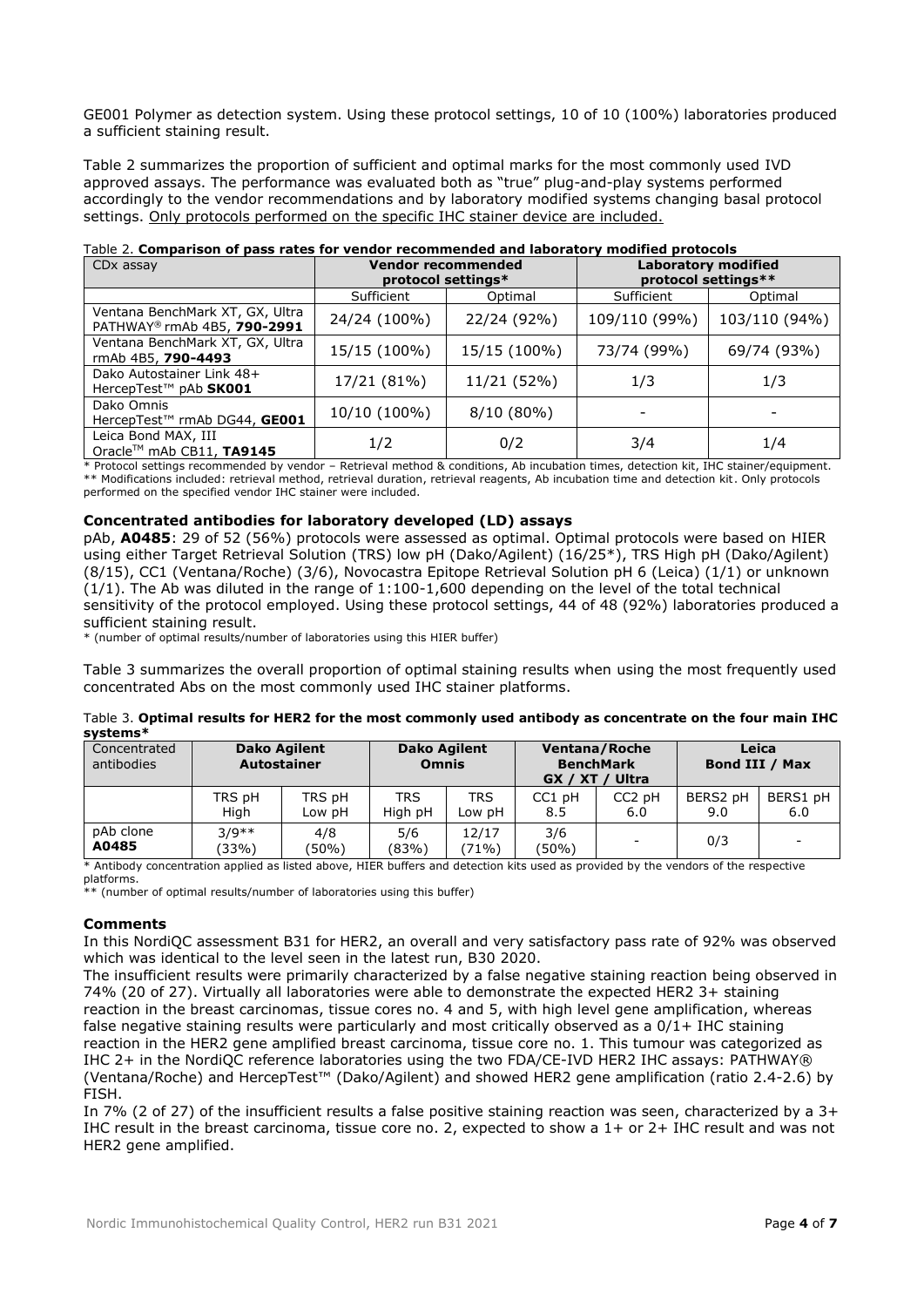In the remaining insufficient results, a poor signal-to-noise ratio was seen and characterized by an excessive cytoplasmic staining reaction compromising the interpretation of the specific HER2 membranous reaction.

73% of the participants (n=263) used FDA/CE-IVD approved companion diagnostic (CDx) HER2 IHC assays as PATHWAY® (Ventana/Roche), HercepTest™ (Dako/Agilent) and Oracle™ (Leica) on the specified stainer with predictive claim for HER2 status in breast cancer. 11 laboratories used an approved assay on another platform than specified by the vendor, while the remaining laboratories used a laboratory developed test (LDT) based on a concentrated primary Ab or a RTU format without a predictive claim.

The Ventana/Roche PATHWAY® HER2 IHC assays 790-2991 and 790-4493 were used by 63% of all participants (n=228). Overall, a pass rate of 99% was observed and 93% were optimal. In both the previous and this assessment, the pass rates and proportion of optimal results for laboratories using these two IHC assays as "plug-and-play" and strictly compliant to the recommended protocol settings or using modified protocols were fully comparable as seen in Table 1 and 2. Despite this observation, it is still highly recommended to use the assays strictly in concordance to the instructions and guidelines provided by the vendor, as e.g. in run B28 it was shown that both the pass rate and proportion of optimal results were reduced for laboratories modifying the protocols. More data can be found at; **[https://www.nordiqc.org/downloads/assessments/123\\_11.pdf](https://www.nordiqc.org/downloads/assessments/123_11.pdf)**

In contrast to run B29, it was observed that an increased number of participants used OptiView or UltraView with amplification for the HER2 IHC assays 790-2991 and 790-4493 substituting iView or UltraView as recommended by Ventana/Roche. In this run 11% of the laboratories used one of the two HER2 CDx assays in combination with either OptiView or UltraView with amplification, which was the same level seen in run B28. In run B28 this modification frequently induced an insufficient result characterized by a false positive HER2 reaction in a 2+, HER2 gene unamplified breast carcinoma. This underlines that modifications of CDx assays should be meticulously validated by the end-users on a large cohort of breast carcinomas (e.g. n=100). This has been addressed by ASCO/CAP in both the 2013 guidelines for HER2 testing and the 2020 guidelines for ER/PR testing and in particular in detail by Torlakovic et al; "Evolution of Quality Assurance for Clinical Immunohistochemistry in the Era of Precision Medicine Part 3: Technical Validation of Immunohistochemistry", AIMM 2017;25:151–159

The Dako/Agilent HercepTest™ CDx assay SK001 for Dako Autostainer Link 48 provided an overall pass rate of 83% and was used by 30 participants. The vast majority of laboratories used the IHC CDx assay in concordance with the recommended protocol settings from Dako/Agilent, with a pass rate of 81%, 52% optimal (see Table 2).

The recently launched Dako/Agilent HercepTest™ CDx assay for Dako Omnis based on the rmAb clone DG44 provided a pass rate of 100%, 80% optimal results, and was used by 10 participants. As seen in Table 2, all laboratories used the assay by vendor recommended protocol settings.

In this HER2 IHC assessment, 24% of the participants used LDTs based on concentrated Ab formats or generic RTU Abs without intended use or predictive claim for HER2 demonstration in breast carcinoma to guide decision with treatment with Herceptin or similar drugs. Overall, the LDTs provided a pass rate of 81% (71 of 88) and 39% optimal (34 of 88).

The pAb A0485 from Dako/Agilent was most widely used and applied with optimal protocol settings as described above, a pass rate of 88% was obtained.

Slight surprisingly, the rmAb clone SP3 as concentrate was found less successful. In this assessment run B31, no optimal results were obtained as shown in Table 1 irrespectively applying similar protocol settings as e.g for the pAb A0485.

In this assessment, the FDA-/CE-IVD approved HER2 IHC CDx assays PATHWAY® /4B5 from Ventana/Roche and HercepTest™, GE001 Dako/Agilent were most successful and provided a high pass rate superior to both other CDx assays as HercepTest™, SK001 Dako/Agilent and Oracle™, Leica Biosystems and also LDTs as illustrated in Graph 1.

The proportion of laboratories using the FDA-/CE-IVD approved HER2 IHC assays and LDTs is very consistent. In this run, 24% of the participants (n=88) used LDTs compared to 23-31% in the latest assessments.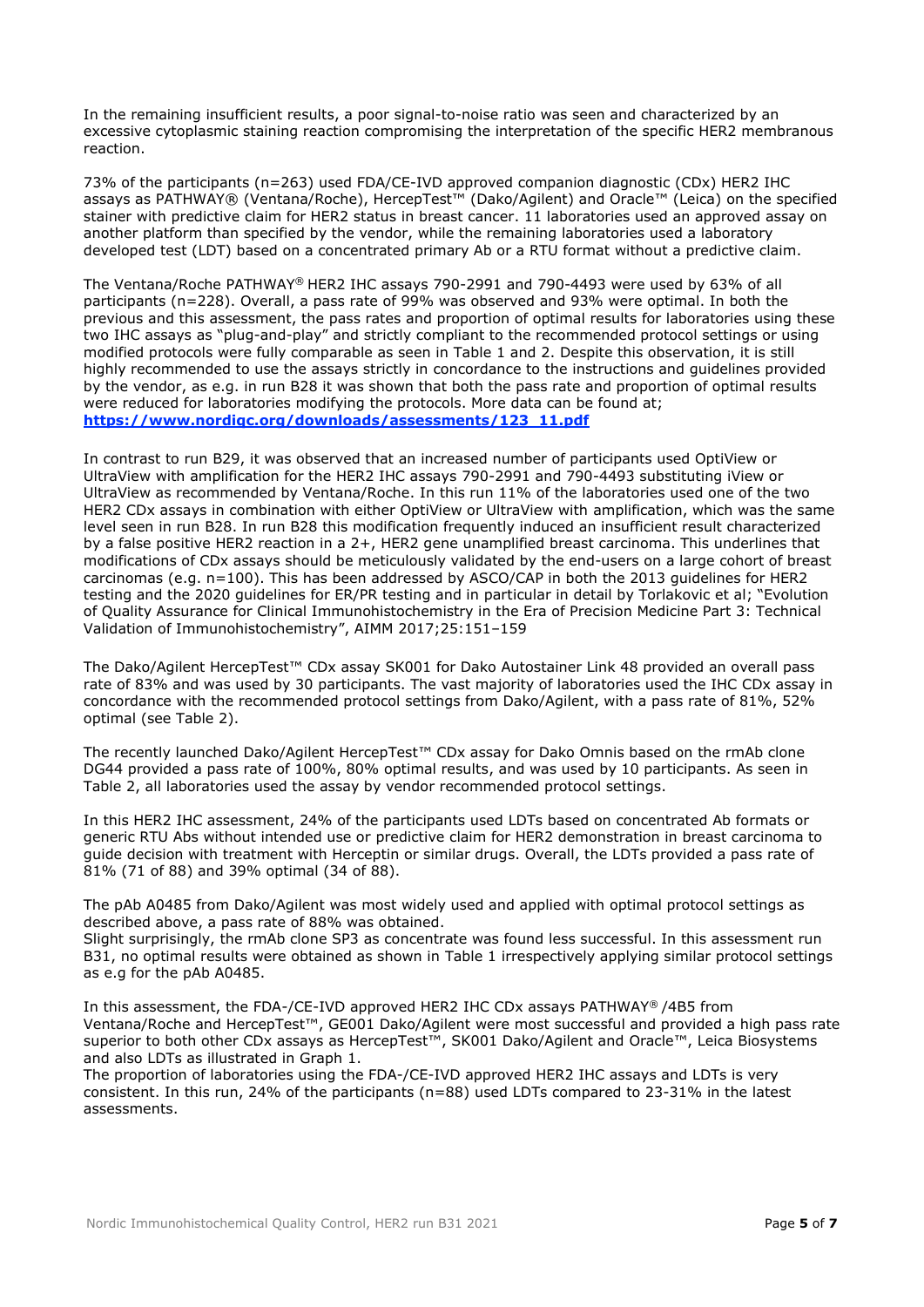#### **Scoring consensus B31**

Laboratories were requested to submit scores (0, 1+, 2+ or 3+) on the NordiQC homepage of their own HER2 stained slides. This was done by 84% (305 of 362) of the participants returning slides. For 229 of the 305 (75%) responding participants, scores for all the tissues in the multi-tissue sections were in concordance with the NordiQC assessor group using the ASCO/CAP 2018 scoring guidelines. This was on par to the level of 77% observed in run B30 but lower compared to run B29 where 93% of the scores were in consensus with the NordiQC assessor group.

Among laboratories with sufficient staining, 78% (222 of 284) of the scoring read-outs were in agreement with the NordiQC assessors. Disagreement was primarily related to the scoring of the HER2 status in breast carcinoma, tissue core no. 5. This was characterized as 3+ both by the NordiQC reference standard methods and by the vast majority of all participants. The membranes of neoplastic cells in the tumour, however were less intense compared to the breast carcinoma, tissue core no. 4, being very intense, but both tumours should be scored as 3+, accordingly to the ASCO/CAP 2018 scoring guidelines. Among participants with insufficient staining results, 37% were in consensus with the NordiQC assessor group (7 of 19). For this group the disagreement primarily was related to the scoring of the breast carcinoma, tissue core no. 1. The results submitted to NordiQC was scored as 1+ by NordiQC assessor team and typically as 2+ by the participant. The NordiQC assessment was primarily based on strict adherence to the ASCO/CAP guidelines but also to the level expected and characterized by the two HER2 IHC reference standard methods.

#### **Conclusion**

The FDA-/CE-IVD approved HER2 IHC assays **PATHWAY®/4B5** 790-2991/790-4493 from Ventana/Roche and **HercepTest™**, GE001 Dako/Agilent were in this assessment the most accurate and successful assays for the semi-quantitative IHC determination of HER2 protein expression in breast carcinoma. Laboratory developed assays based on concentrated formats especially rmAb clone SP3 provided a lower pass rate and reduced proportion of optimal results.

Inclusion of 2+ tumours with and without HER2 gene amplification in the control material for both EQA and internal quality control seems to be essential to evaluate accuracy, precision and reproducibility of the HER2 IHC assays used by laboratories.

Figs. 1a and 1b – optimal staining results, same protocol

Figs. 2a and 2b – insufficient staining results - false negative, same protocol

Figs. 3a and 3b – insufficient staining results – false positive, same protocol



#### Fig. 1a.

Left: Optimal staining result for HER2 of the breast carcinoma no. 5 with a ratio of HER2 / chr17 of  $> 6.0$ . > 10% of the neoplastic cells show a strong and complete membranous staining reaction corresponding to 3+. Right: Optimal staining result for HER2 of the breast carcinoma no. 1 with a ratio of HER2 / chr17 of 2.4-2.6. > 10% of the neoplastic cells show a weak to moderate and complete membranous staining reaction corresponding membranous staining reaction corresponding to 0. to 2+.



#### Fig. 1b.

Left: Optimal staining result for HER2 of the breast carcinoma no. 2 with a ratio of HER2 / chr17 of 1.1-1.5.  $> 10\%$  of the neoplastic cells show a weak complete membranous staining reaction corresponding to 2+. Right: Optimal staining result for HER2 of the breast carcinoma no. 3 with a HER2 / chr17 ratio of 1.3-1.5. < 10% of the neoplastic cells show a faint, partial